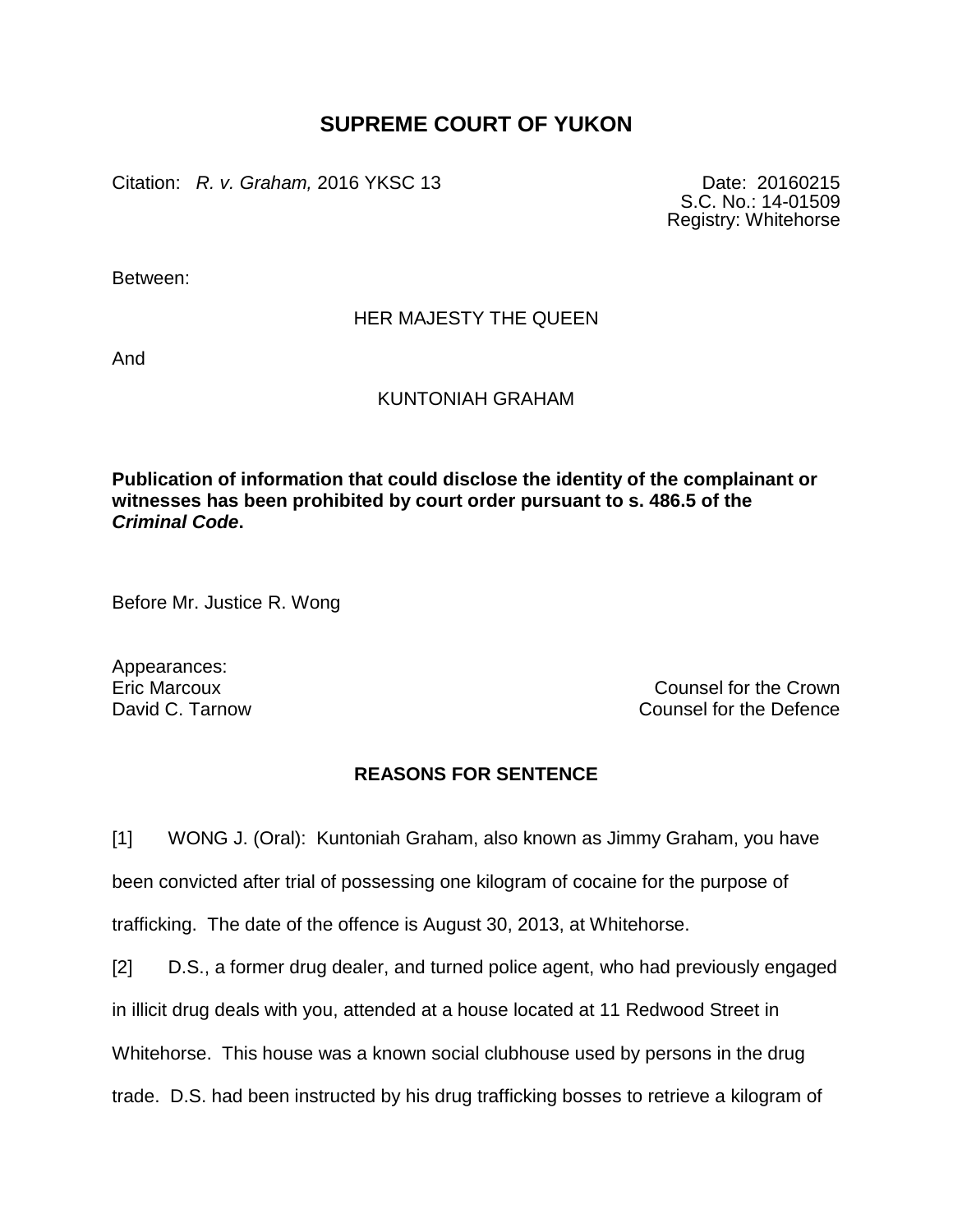cocaine from the Redwood residence. The drug had recently been couriered to the house from southern Canada. That drug would then be broken up into smaller quantities for street-level sales by street traffickers. The kilogram of cocaine had a wholesale value of \$75,000, and a possible retail value of \$90,000 to \$100,000 if sold in small individual street-level packets.

[3] On the day D.S. attended at the Redwood residence, you and another person

were on the premises. You knew the reason for D.S.' attendance and pointed out

where the cocaine was stored, in a plastic bag covered with an outer paper bag. D.S.

removed the cocaine and turned it over to his police handlers. The plastic bag encasing

the brick of cocaine had your fingerprints on it.

[4] A pre-sentence report with *Gladue* considerations has been prepared. You have

a prior adult criminal record of minor offences, including a prior youth court crime

record. The pre-sentence report SUMMARY AND RECOMMENDATIONS states the

following:

Mr Kuntoniah "Jimmy" Graham is a thirty-four year old Champagne Aishihik First Nation man currently before the court having been found guilty of possession of cocaine for the purposes of trafficking contrary to section 5(2) of the Controlled Drug and Substances Act.

Jimmy has a limited adult criminal record. His upbringing would be described as somewhat chaotic and troubled. He comes from a large blended family of nine children. Many of his siblings have been involved with the Justice system.

Jimmy has a limited formal education in which he complete [*sic*] grade six and although he attempted to upgrade his education he has not been successful. Jimmy has a long history of employment and had worked mostly in the construction business until recently when he started his own cab company and wood cutting business.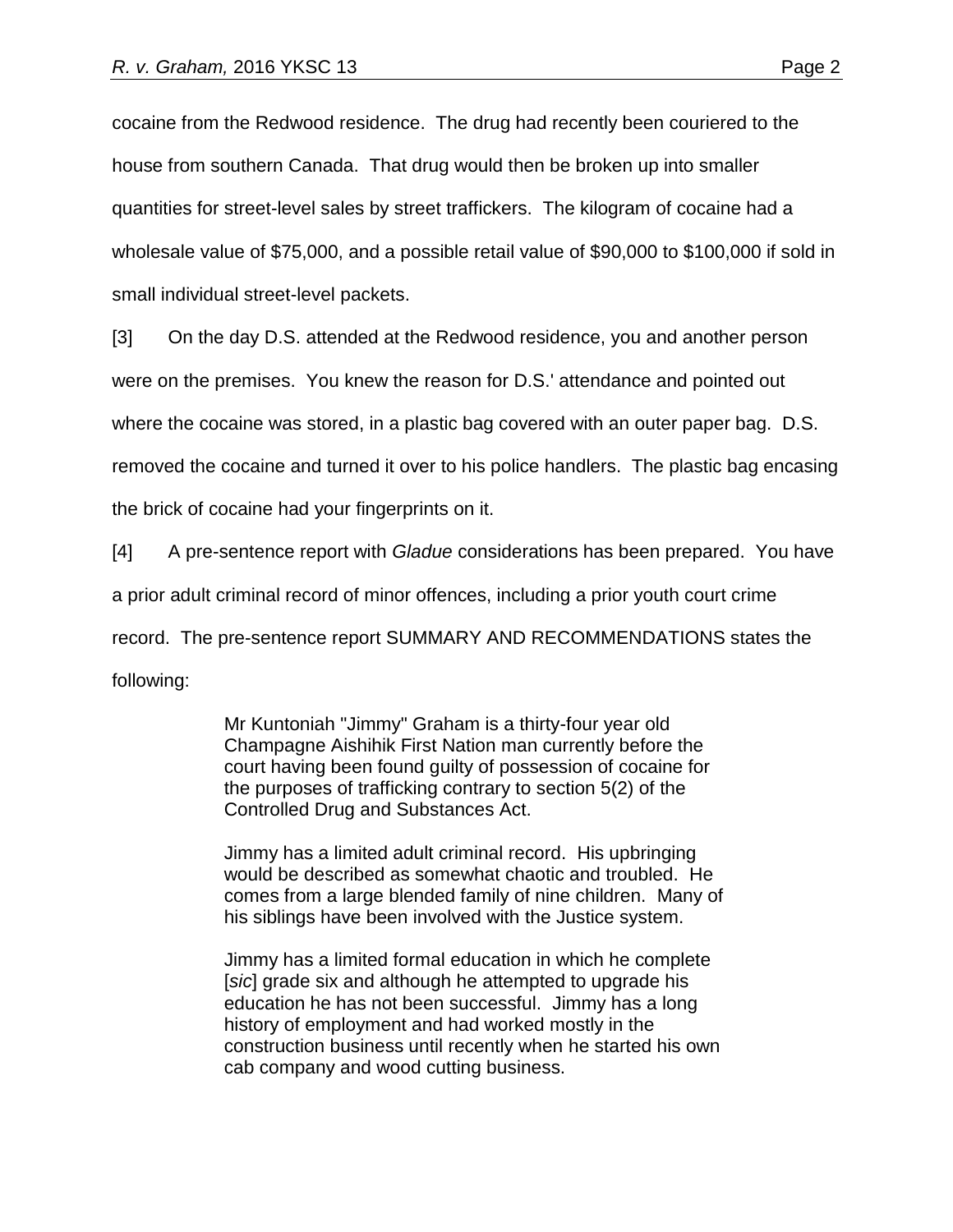Jimmy's risk assessments indicates he is a medium risk to reoffend. The areas of concern are his lack of education which he hopes to address sometime in the future. Another area of concern is his association with people who do come into contact with the Justice system which could be problematic to deal with as some of these people are his siblings.

Acculturation of Jimmy's First Nations have been discussed in the body of this report. Acculturation impacts and the attendance at residential schools by both his grandparents and parents have had much intergenerational impacts on Jimmy. His mother, Ms Viola Papequash had lost many of her traditions due to attending residential school however she has learned and embraces First Nation culture and traditions and tries to pass these traditions on to her children. Jimmy relays that he identifies himself as a First Nation man and practices some of his First Nation traditions.

Jimmy does not take responsibility for his offence, he does not believe he is guilty and plans to appeal his conviction and sentence. He has been somewhat non-compliant on his existing recognizance with two alleged breaches before the court. However, past community disposition indicate that Jimmy abided by his conditions.

Although Jimmy has some limited problem areas and appears to have addressed his substance abuse the writer has some reservation regarding his suitability for a community disposition. Jimmy does not take any responsibly [*sic*] for his offence nor does he show any remorse indicating some criminal thinking. Therefore, the writer would not support a community disposition.

[5] After considering the sentencing principles of denunciation and general and

specific deterrence, your possible future rehabilitation, and the aspects of the *Gladue*

requirements, a custodial sentence, in my view, is required in this case.

[6] Cocaine is a known social scourge that causes misery and suffering to many.

The impact of cocaine use upon individuals using it and the communities in which they

live can be devastating.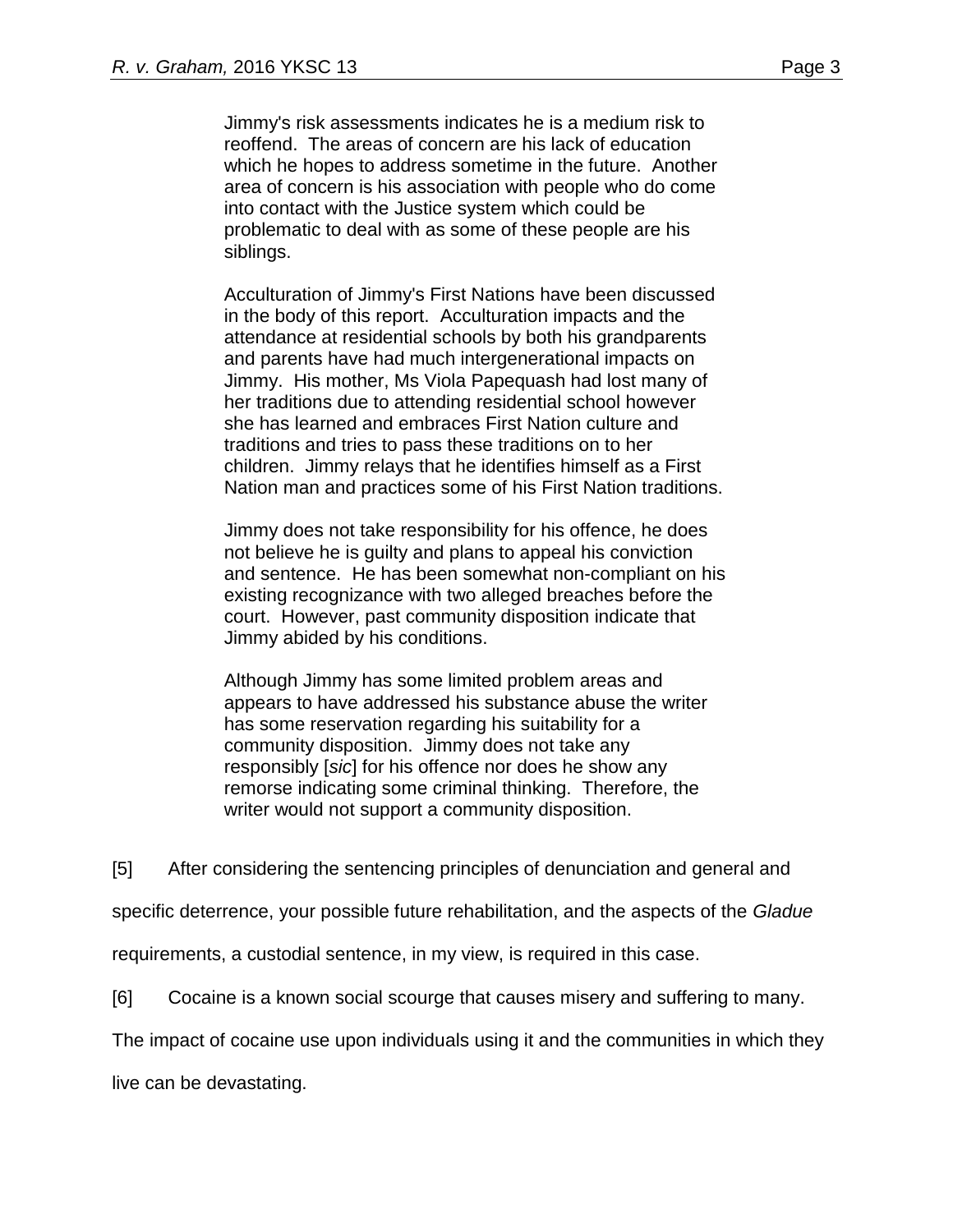[7] Your mitigating feature is that you are generally gainfully employed, you financially support your dependents, and your prior criminal record is minor. Some additional financial gain was probably the motivation for your involvement in the illicit drug trade.

[8] The British Columbia and the Yukon Court of Appeal have repeatedly stated that jail sentences ranging from two and a half to five years is required in quantities of cocaine distribution such as found in this case.

[9] After balancing the proportion and gravity of this charge commensurate with the culpability of your participation, I have concluded that a custodial sentence of two and a half years' imprisonment is appropriate.

[10] Would you please stand?

[11] Accordingly, I sentence you to two and a half years' imprisonment.

[12] A copy of this pre-sentence report, my earlier reasons for conviction, and a transcript of my sentencing reasons will accompany the warrant for committal, in order to assist the prison officials with respect to security classification and any potential programs to be offered to you.

[13] There will also be a prohibition order under s. 109 under the *Criminal Code* for a period of 10 years to prohibit you from having in your possession any firearm, cross-bow, restricted weapon, ammunition, and explosive substance for a period of 10 years after your release from imprisonment.

[14] There will also be a DNA order for the databank to which you are required to give a sample.